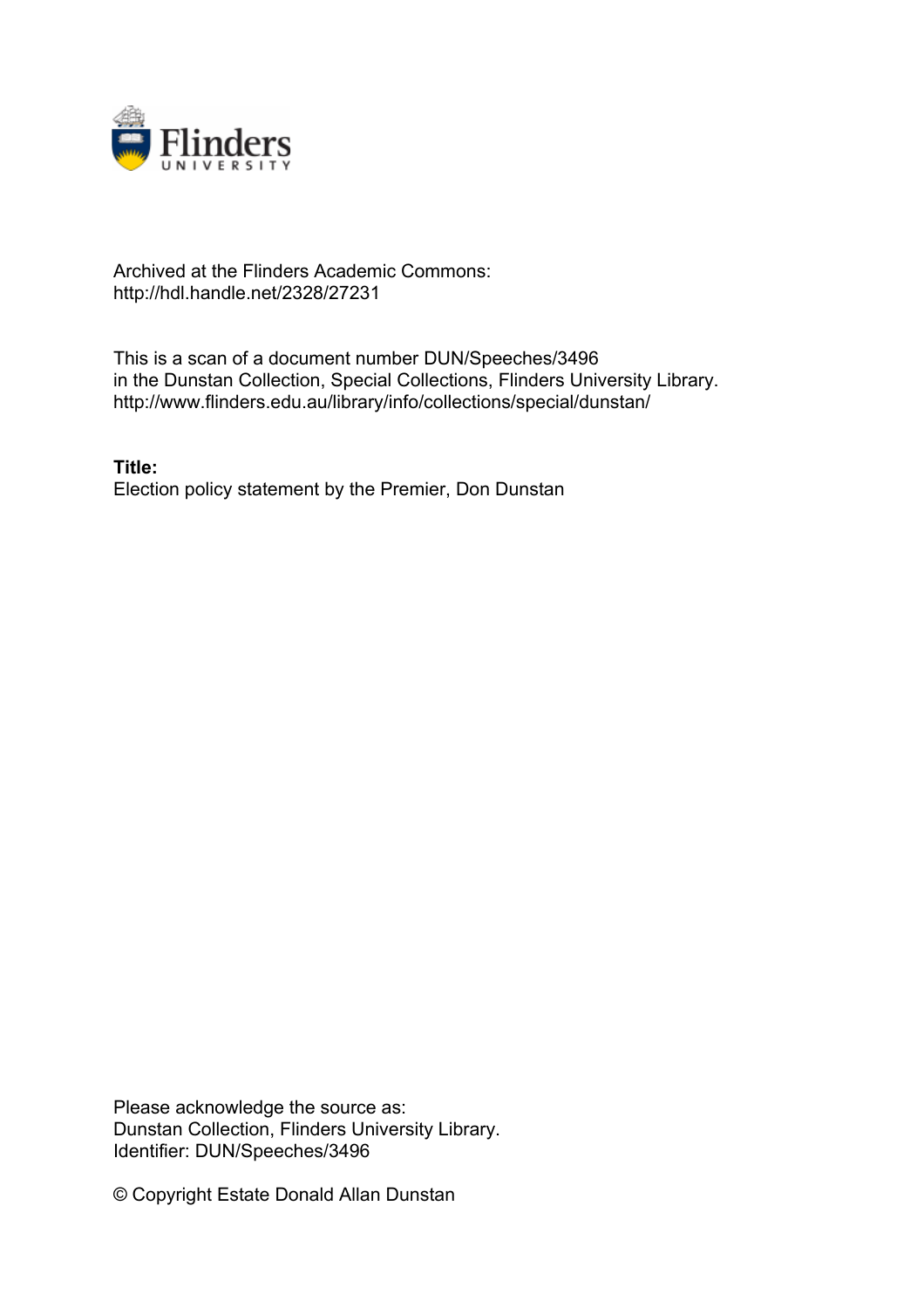# ELECTION POLICY STATEMENT BY THE PREMIER, DON DUNSTAN. 25.2.73.

3V76

## NUMBER 1. COMMUNITY WELFARE.

Labor believes every South Australian has a right to social security, freedom from poverty, and community respect.

Therefore, we are pledged to provide a wide range of community services to help those in need.

A magnificent start has been made.

We have given top priority to welfare services.

Over the past two years and nine months, State Government spending on Community Welfare cash assistance has risen from \$782,000 to  $$3.1$  million. Spending on welfare services generally has doubled from \$5.7 million to \$11.3 million.

In addition, Welfare services have been decentralised and brought closer to those who need them.

For the 1973 State elections we propose action to:

- Increase help to family planning organisations.
- Assist in the organisation of creches for the children of working parents.
- Establish a system of special care services for multi-deprived and vulnerable families.
- Provide short-term emergency assistance to sole parents.
- Set up eight new community welfare centres (four in the city, four in the country) bringing the State total to 30. Welfare
- Create Community, Consultative Councils in all areas to provide action where there is a gap in total services.
- Develop an Aboriginal Task Force.
- Give further subsidies to Community Youth and recreation facilities.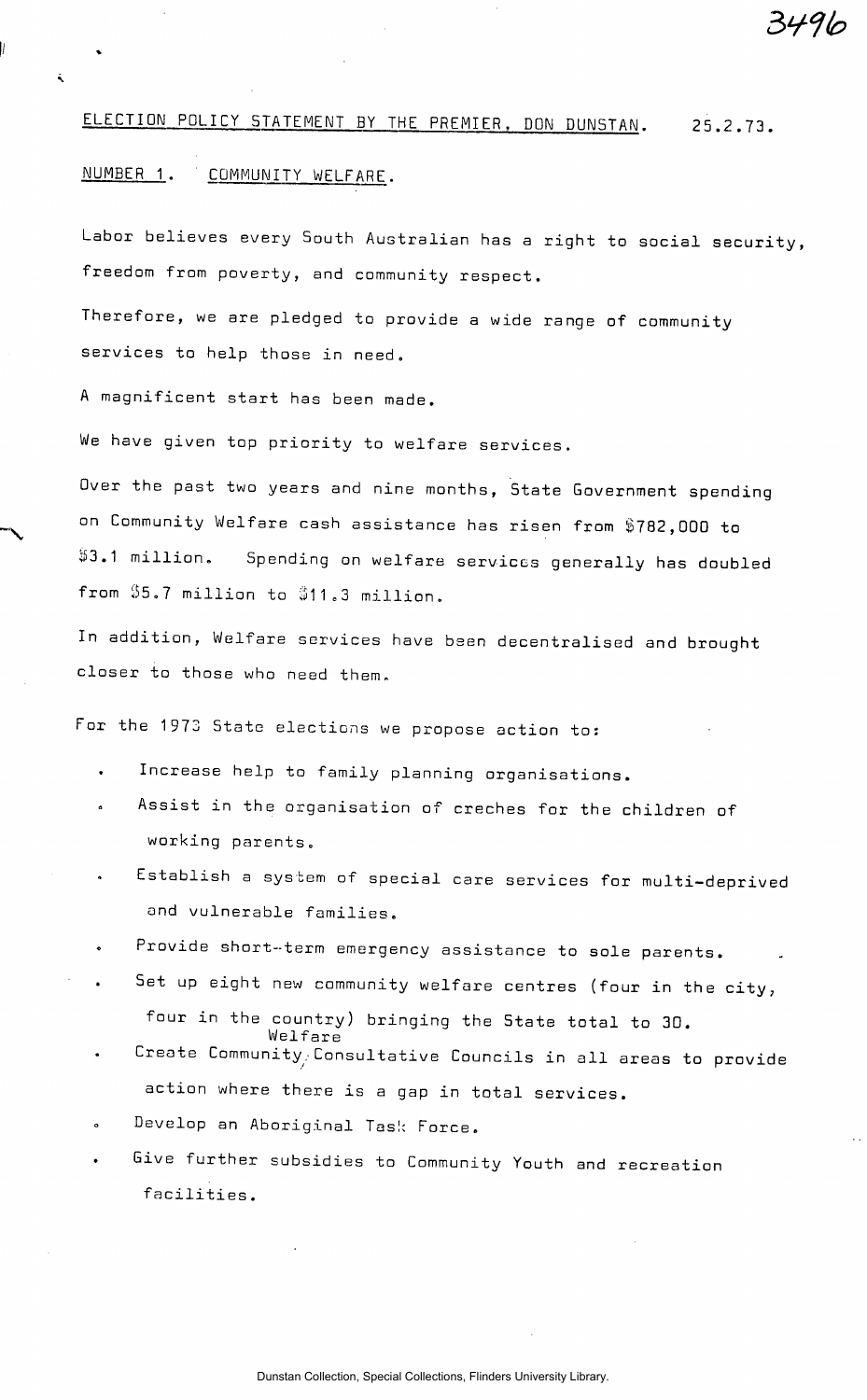## FAMILY PLANNING:

Labor will increase its grants to the Family Planning Association and the Catholic Family Welfare Bureau. In line with the recommendations of the (Bright) Committee of Enquiry into Health Services, a Director of Maternal and Child Health will be appointed. The Director will play a central rols in formulating policy and training programmes in this area. However, Government participation will not be at the price of flexibility in the way the work is dons by the established organizations.

The Government will also examine the use of infant welfare centres and regional health centres for evening family planning clinical sessions.

#### CRECHES:

The Government will assist in the establishment of child care centres for children of working parents. It will work in concert with the Commonwealth Government's Pre-Schools Commission, shortly to be established. The Commonwealth has set aside \$5 million for assistance to pre-school facilities. The State Government will also investigate the possibility of giving assistance, where appropriate, to self-help child care groups in outer metropolitan areas where working mothers are disadvantaged. Early consideration will be given to the needs of the Elizabeth-Salisbury, Christies Beach, Tea Tree Gully and Campbelltown-Athelstone areas. The Government's role in this area would be co-operative and financial rather than supervisory,

# SPECIAL CARE SERVICES:

The costs to the community resulting from the breakdown of families are enormous, both in terms of stress to the individuals involved, and in the financial, expenditure required to maintain children in foster homes. When a family breaks up, and parents and children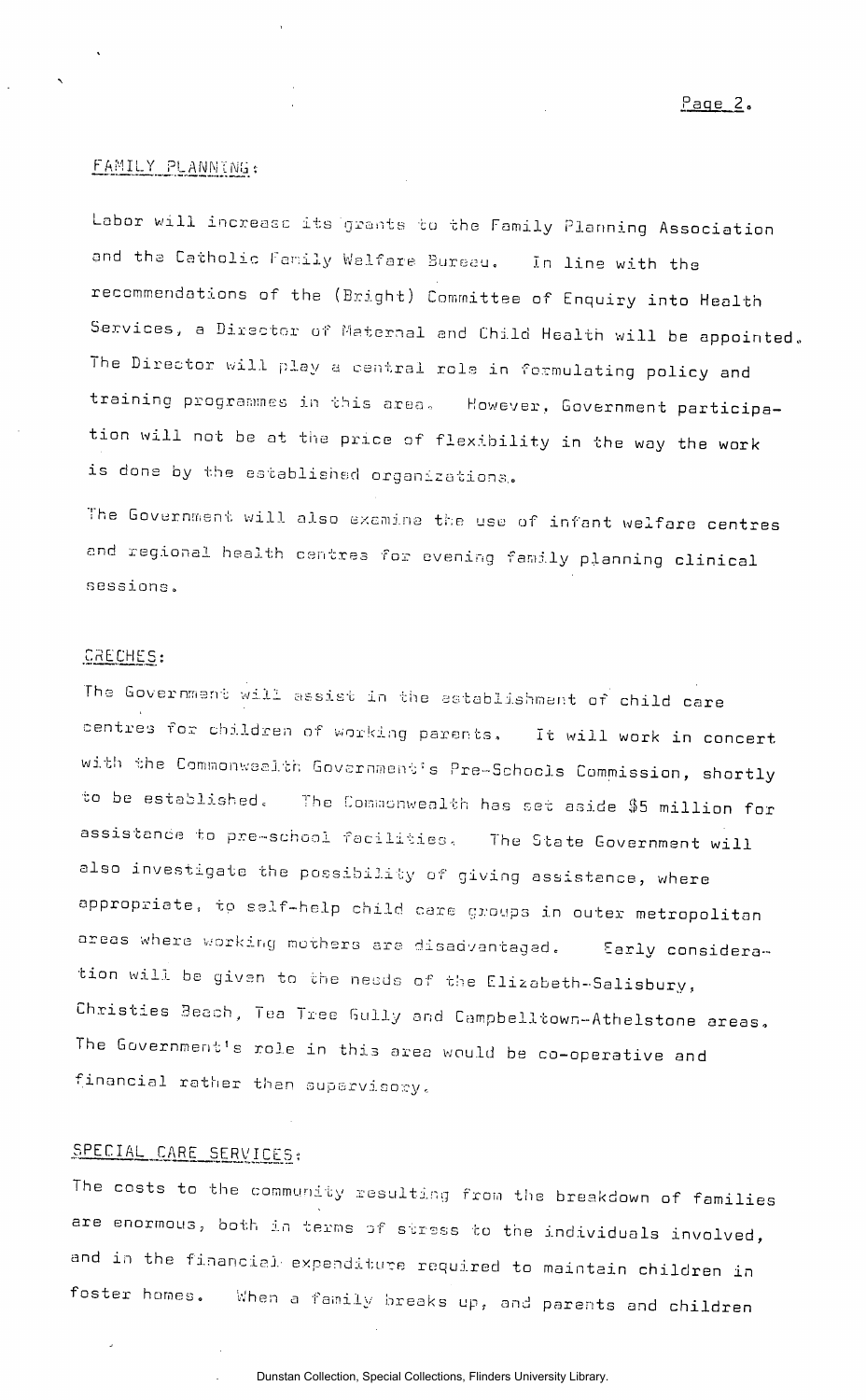are separated, the task of rehabilitation is extremely difficult. Generally, it requires large amounts of material assistance and emotional support.

Lesser assistance at critical times, before a break-up, may prevent the family's disintegration.

The Government will introduce an intensive care scheme for the multi-deprived or vulnerable family to try to prevent breakdown occurring.

Where parents appear unable to cope because of difficult circumstances, and where the removal of children due to neglect could become a possibility, the scheme will provide intensive skilled help for a period of up to six months.

Aid provided through this scheme will include home help, budget management, direct financial assistance and counselling.

The staffs of the Community Welfare Centres will play a central role in this process. They will assess the assistance required and decide how best to provide it.

On occasion, they will engage people with special skills on a sessional basis to implement overall programmes of care.

SHORT-TERM ASSISTANCE FOR SOLE PARENTS:<br>Financial and other assistance is available for deserted wives and unmarried mothers in need, from the Department for Community Welfare or the Commonwealth Social Security Department. Welfare or the Commonwealth Social Security Department. However, little support is provided for fatherswho, because of the death or the prolonged absence of the wife, are left with the care of young children.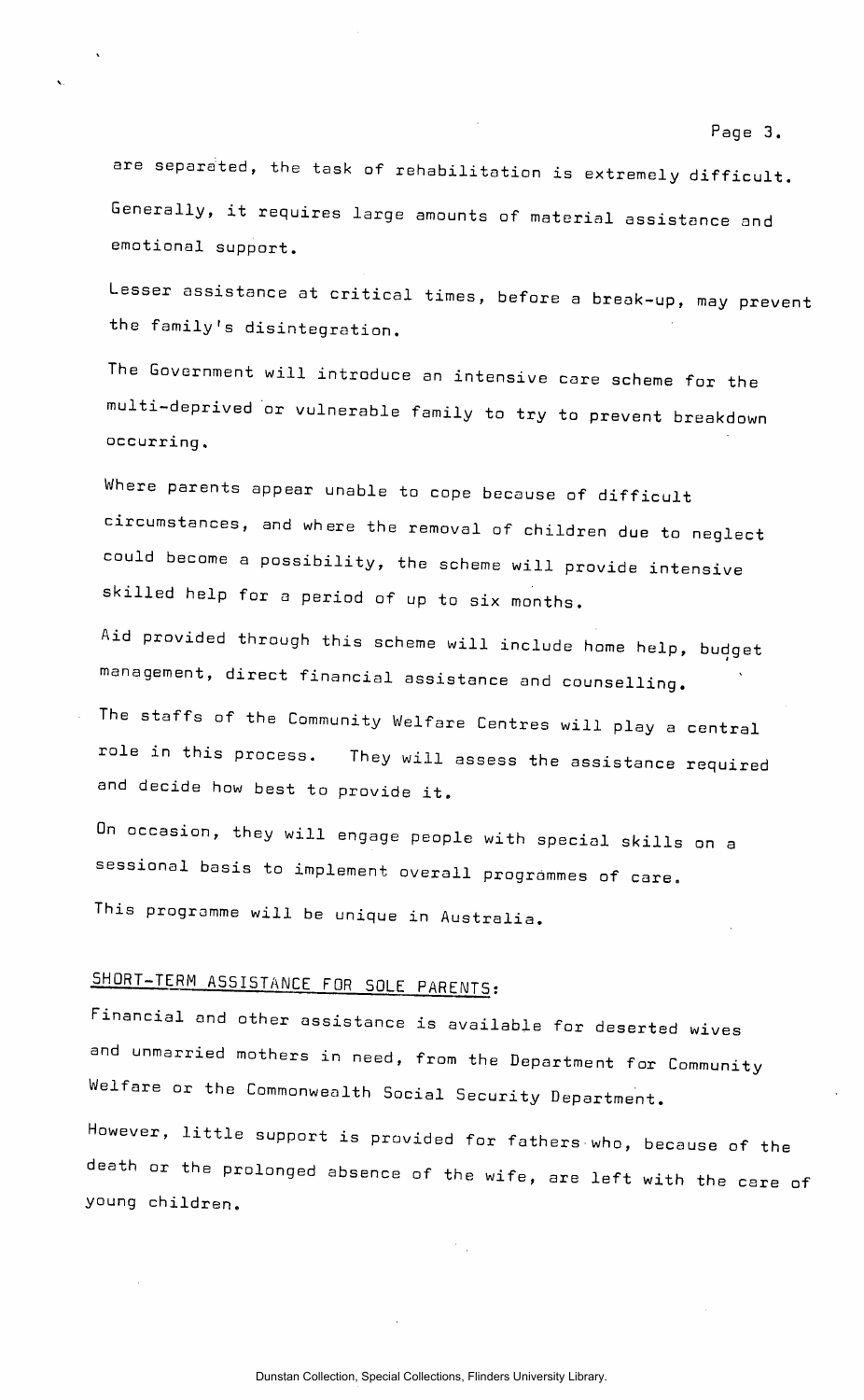The Government will institute a programme to provide for shortterm emergency assistance to a sole parent, whether father or mother, to help that parent keep his or her family together in a time of crisis until suitable long-term arrangements can be made.

# NEW COMMUNITY WELFARE CENTRES:

The Government believes that welfare services must, continue to be decentralised.

They must be immediately available, easily accessible, and related to the needs of local communities.

Community Welfare Centres are therefore being established wherever the need for such facilities exist, based on projected population patterns and detailed analyses of the existing work of the Department for Community Welfare.

Community Welfare Centres will be major buildings specifically designed to provide proper facilities for the provision of social services.

The Centres will also contain facilities, such as meeting rooms and interviewing offices, which will be available for use by voluntary organisations and private bodies concerned with the provision of welfare services. They will remain open in the evenings.

The first Community Welfare Centre was opened at Elizabeth last month, and construction is about to begin on further new centres at Campbelltown, the City of Adelaide and at Port Augusta. In addition, planning is well advanced for new centres at Enfield, Christies Beach, Tea Tree Gully, Whyalla, Marion and Port Adelaide. Because it takes considerable time to plan and construct facilities such as Community Welfare Centres, a major effort has been made to decentralise the staff of the Department for Community Welfare immediately into District Offices which can be replaced by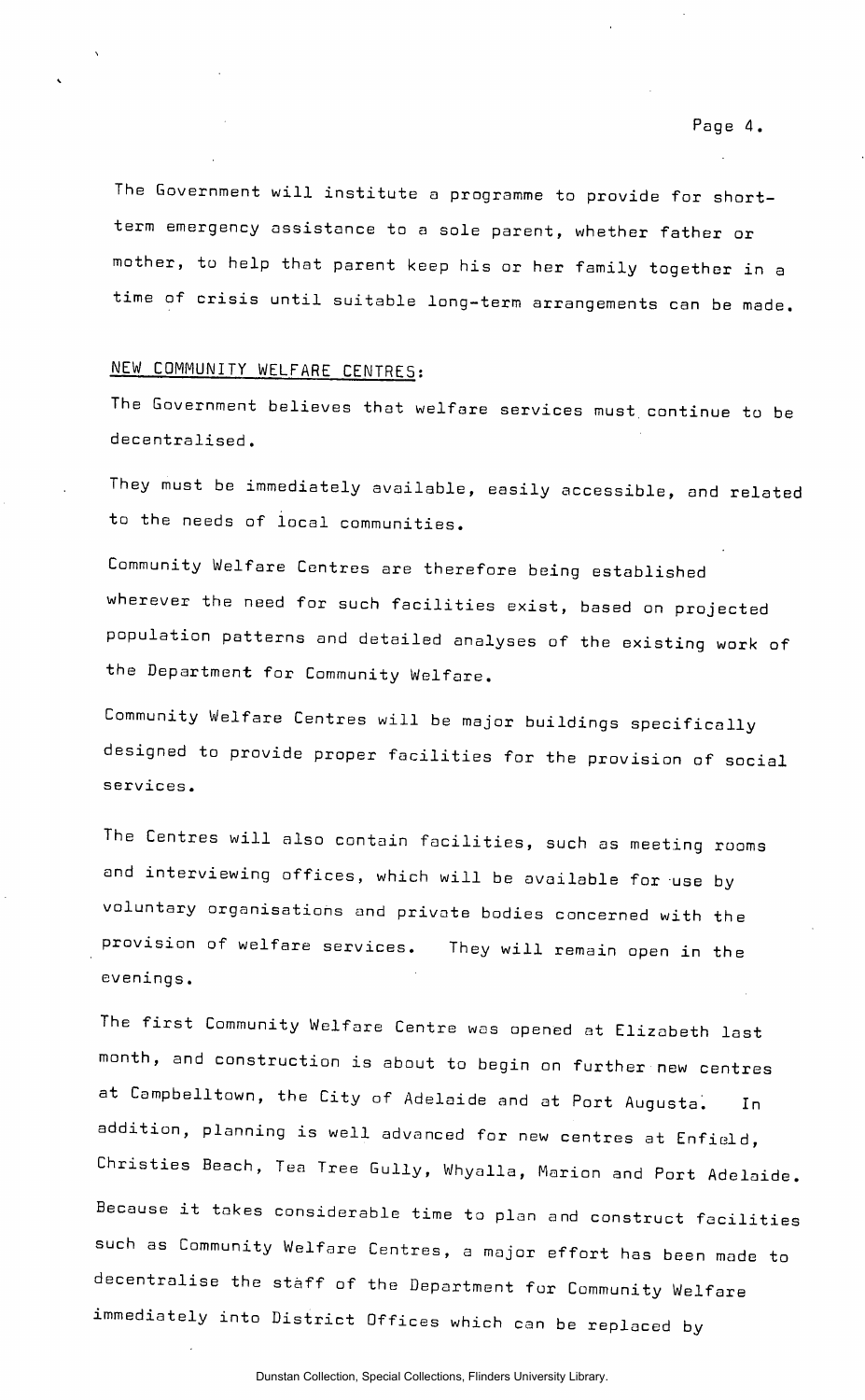Community Welfare Centres in due course. Twenty-two such offices exist at the moment, fourteen of them established in the last 18 months.

It is intended to establish eight more District Offices in the near future, to bring the total of existing Community Welfare Centres and interim District Offices to thirty.

Four of the new offices will be in the country and four in the metropolitan area.

#### COMMUNITY WELFARE CONSULTATIVE COUNCILS:

Thirty Community Welfare Centre Consultative Councils are being established to serve the whole State. The Councils will be closely affiliated with the Community Welfare Centres, and each Council will serve a district made up of a group of Local Government areas.

It is anticipated that more Councils will be established as further Community Welfare Centres are constructed.

Public meetings to discuss the formation of the Councils are currently being held in seven areas (City of Adelaide, Christies Beach, Whyalla, Mount Gambier, Marion, Elizabeth, and Campbelltown) and it is intended that these seven Consultative Councils will be appointed within the next few weeks.

The other thirteen initial Councils will be appointed progressively during the year.

The Consultative Councils are being established to increase the range of welfare services available in local situations, and to reduce fragmentation and duplication in their provision. It is intended that the Councils will become closely involved in a general process of identifying and studying local welfare needs. They will establish:-

priorities and planning in how best to provide welfare services through community, voluntary and statutory organisations.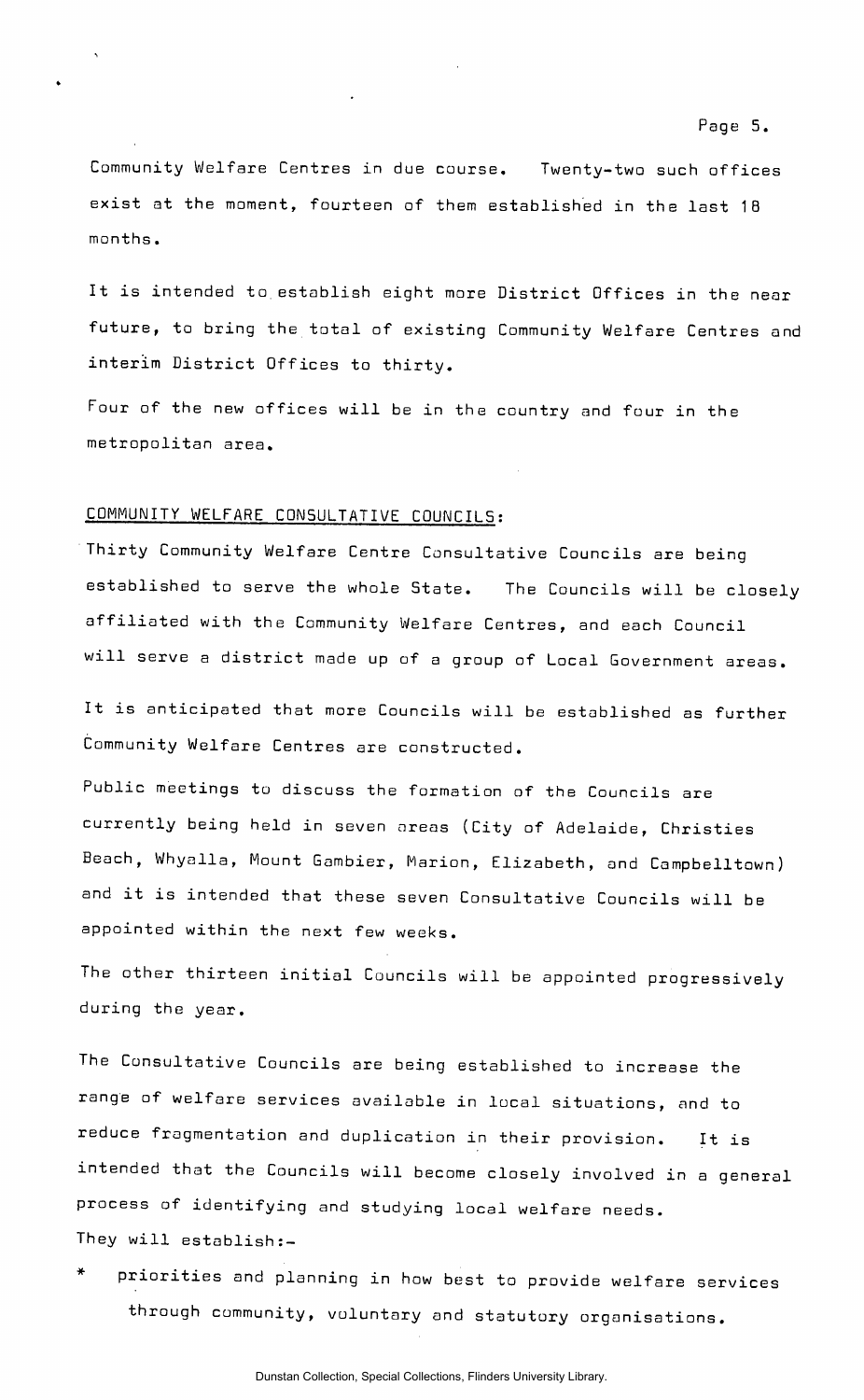- close liaison and communications with all welfare service agencies in their areas, operating in as open a manner as possible. There will be regular meetings open to representatives of all agencies.
- the involvement and participation of local people in planning welfare services and developing new and relevant local programmes.
- The Consultative Councils will consist of:
	- 1. The local Member of the House of Assembly, or his nominee.
	- 2. Two representatives of local government bodies within the district.
	- 3. An officer of the Department for Community Welfare.
	- 4. Four to eight members of the local community with an interest in community welfare.

### ABORIGINAL TASK FORCE:

The Government intends to employ a body of professionally competent aborigines to work directly with aboriginal people and groups. They will:

- Establish contact with aboriginal communities and groups.
- Assist them to identify social needs.
- Work in liaison with those Government and voluntary agencies which can best meet aboriginal social needs.
- Work with community development staff in planning and implementing community development programmes and projects.
- Facilitate creative social interaction among aboriginal communities at the personal, group and community level.

Officers of the Department for Community Welfare, staff of the Institute of Technology, and leading members of the aboriginal community have been planning the development of the necessary professional training programme for members of this task force for more than twelve months.